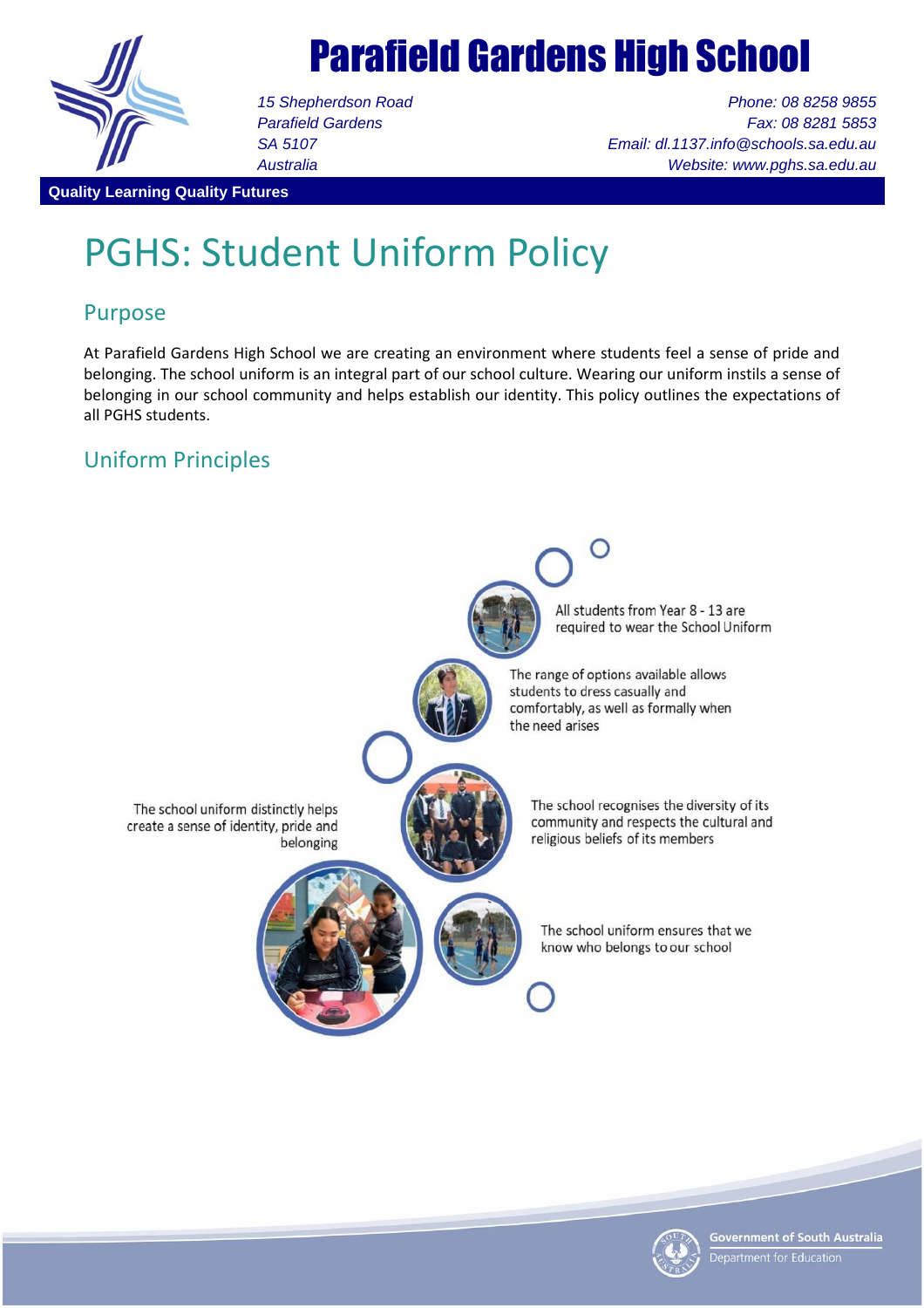## Official School Uniform

The following uniform items are available from our uniform shop:

#### **SUMMER/WARM WEATHER ITEMS**

**TOPS** 

Students must wear one of the following:

- School polo top
- White shirt

## BOTTOMS

- Navy shorts
- Vibe (ink) skirt

#### DRESS/TUNIC

• School blue check dress

CURRICULUM SPECIFIC CLOTHING

- PE top
- Dance top
- SAASTA top

\*\* These items are only permitted during specific classes/events. Students will be provided with time to change into and out of uniform as part of their classes.

#### **WINTER/COOL WEATHER ITEMS**

**TOPS** 

- Zip windcheater OR track jacket (over polo shirt)
- Navy Softshell Jacket

#### BOTTOMS

Navy track pants or navy chinos

#### ACCESSORIES

• School tie

## **HATS**

Students are encouraged to wear sun-smart navy or white hats (broad brim, face covered) in the yard during Term 1,3 and 4 or when the UV level is 3 or higher.

SHOES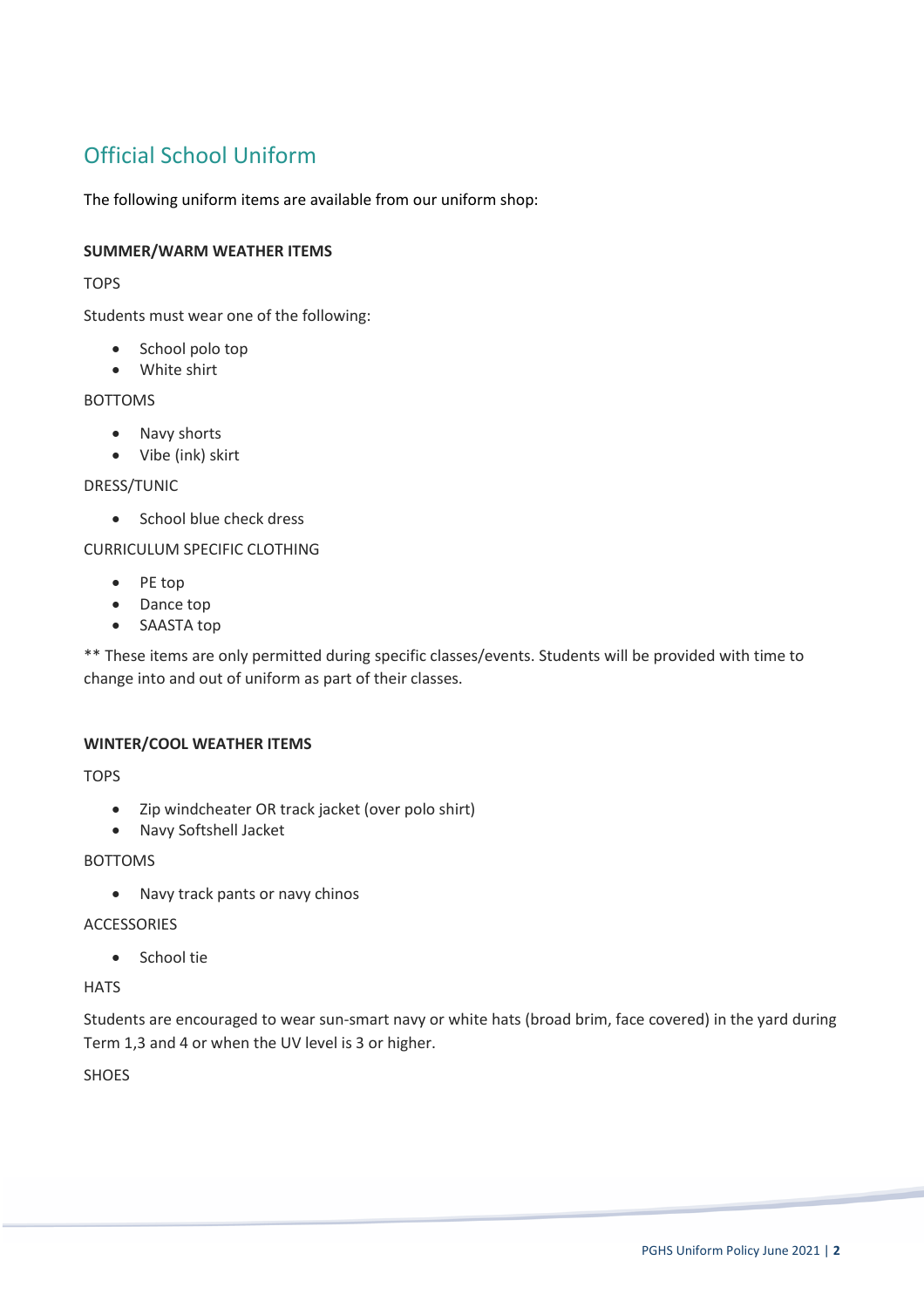For WHS requirements, shoes must be flat, enclosed and appropriate for school. Students who do not wear enclosed shoes will not be permitted to enter specific learning areas (Labs, Gym etc) where it is unsafe to do so. We recommend plain sneakers or laced black school shoes.

## **Approved Items (Other stores)**

Items of the same colour and style may be purchased from other retail outlets. These are not to include items with commercial logos or details (i.e. strips). These may include:

- Jumpers: if students are unable to purchase the PGHS winter clothes, they may wear a white or navy jumper underneath their PGHS polo top
- Bottoms: only navy track pants, shorts, skirts or dress pants are permitted.

Images of permitted and non-permitted items are available as an appendix at the end of this policy.

## Uniform Shop

Payments and fittings can be made through the uniform shop. The uniform shop open hours are

- Monday, Tuesday and Friday from 8:15am to 9:15am in Terms 1 and 4
- Monday and Tuesday from 8:15am to 9:15am in Terms 2 and 3.

Online payments are available via the portal on our school website.

## Financial Support

If you require assistance in purchasing the full school uniform, financial arrangements and payment plans can be organised through the school finance office. Please ring 82589855 and ask for the Wellbeing Coordinator to make financial arrangements.

## Student Expectations

It is expected that students will be in full school uniform. If students are out of uniform, parents are required to provide a note and students may be required to change into a loan item at Student Services for the day *immediately upon arrival at school*.

In the event that parents are concerned their child will be out of uniform for a prolonged period (significant disrepair, items no longer fit), they should contact the school to arrange support for replacing uniform items.

## Uniform Non-Compliance

Adherence to school uniform is compulsory.

If a student is not in full school uniform:

Step 1: A uniform Behaviour Incident Report will be recorded on DayMap and student will be directed to change into school uniform items at student service

Step 2: If non-compliance continues, the family will be notified and a discussion about uniform compliance will occur. Students repeatedly out of school uniform (3 or more BIRs) will be regarded as not complying with school expectations and will be required to complete community service (such as yard clean up) during break times. This will be managed by senior leadership.

## Roles and responsibilities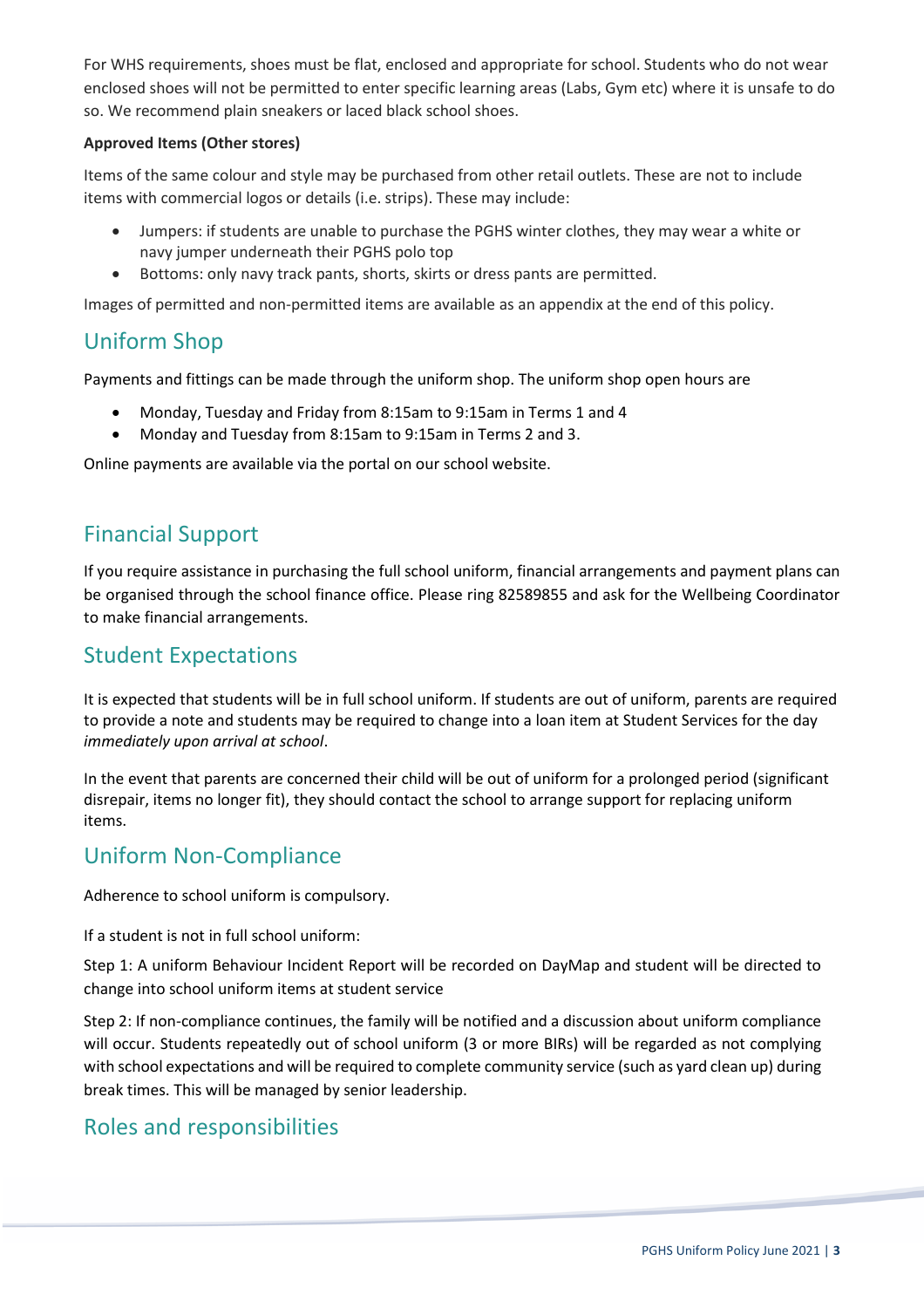#### **Principal**

Make sure:

- this policy is clearly communicated and accessible to all students, staff and families
- there is a process for regular review of the policy
- students with financial hardship are supported to have access to school uniform

Enforce the school's policy and responses to instances of non-compliance.

## **School staff**

Record student uniform non-compliance on DayMap

Respond to instances of non-compliance in line with the school's policy.

Discuss appropriate use of school uniform with students and support families to understand the importance of promoting safe, responsible and respectful use of the school uniform.

#### **Students**

Comply with the requirements of the school's policy and follow all reasonable directions from the Principal and school staff.

#### **Parents**

Support the implementation of the school's policy, including the consequences for non-compliance with the policy.

## Communication and review

Outline:

- This policy has been developed in consultation with staff and Governing Council
- The policy is available on the school website
- The policy will has been updated in June 2021 and will be reviewed annually by Governing Council and Senior Leadership. The next review date is November 2022.

## Supporting information

• Behaviour support policy

## Record history

Last update: September 2019

Most recent publication date: June, 2021

Approvals

File location: [https://drive.google.com/drive/folders/1yMwXDioJx-06A20\\_SdeeuCLRvt3rctO8](https://drive.google.com/drive/folders/1yMwXDioJx-06A20_SdeeuCLRvt3rctO8)

Status: Updated policy Version: 1.0 Policy Officer: Principal, PGHS Approved by: Governing Council Approval date: To be ratified Next review date: November 2022